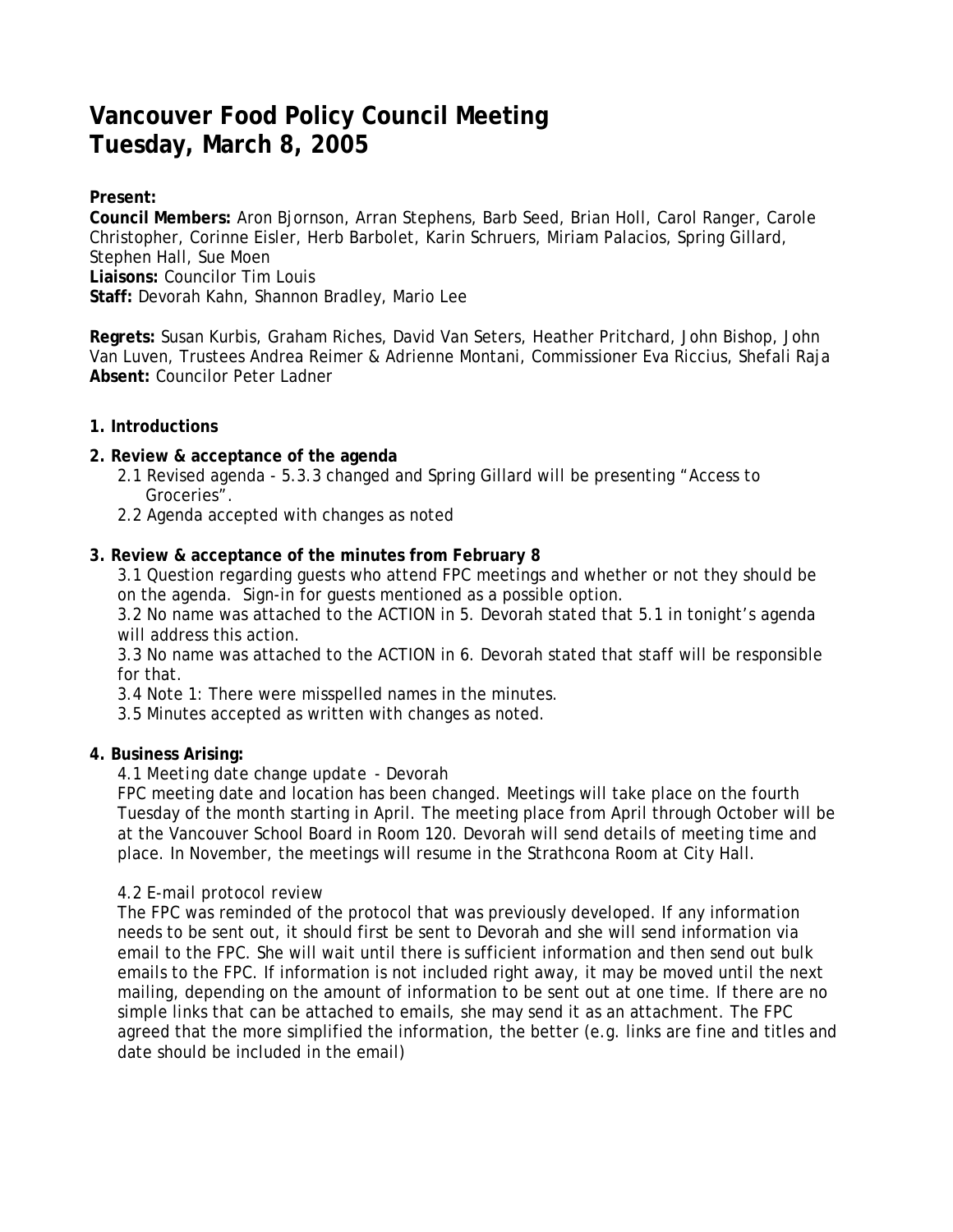### **5. Old Business & Reports:**

# 5.1 *Review sub-committee written summaries and goals*

FPC sub-committees did not complete these written summaries and goals due to time constraints and failing to remember to complete them. Item tabled until next meeting.

DECISION: Deadline for emailing these summaries and goals to Devorah will be April 12<sup>th</sup>. These summaries will be available at next meeting for group review.

# 5.2 *Staff Reports:*

- *5.2.1 Food Policy Coordinator-* Devorah described her current work:
- Continues to work with the Food Bank on the Plant-A-Row for the Hungry program;
- Met with UBC Farm staff who mentioned that they would like to have a First Nations garden;
- "My Own Backyard" gardening project has been delayed due to bureaucratic reasons regarding who will own the land. Very little has happened, but hopefully will be resolved soon;
- Meeting with community groups and discussing how the FPC can help them move forward and advocate for community gardens;
- Met with members of the "Fruit Tree Project" and the Mount Pleasant "Urban Diggers";
- Regularly attending "Urban Food Network" meetings. New faces and projects. Mandate of the group is to network. Heather Pritchard. Karin Schreurs and Spring Gillard have been attending and other members of the Council are welcome to attend. Meetings are on the last Monday of the month at 4:30 and Raven shill Community Centre (next meeting – March 28);
- Scoping out urban agriculture programs and projects;
- Working closely with Shannon (Food Systems Planner) on various projects;
- Continuing to manage student intern;
- Spends approximately 40% of time tending to the VFPC.

*5.2.2 Food Policy Planner – Shannon B. described her current work:* 

- Continuing similar work that was mentioned at last meeting;
- Presentations to the Annual General Meeting of BC Landscape Architects. Presented background on food policy and specifically about landscape architecture and how more food spaces can be provided within the city. Discussed the role that landscape architects can play in this endeavor;
- Making connections with those involved in SE False Creek A food systems plan is important in their Official Development Plan.
- Meeting on bee-keeping in the City of Vancouver. Currently it is not permitted in the City bylaw. 25 bee-keepers are currently registered with the City.
- Food access in the city Mapping of groceries stores and transportation routes to these locations, and seeing where changes and improvements need to be made to ensure access to food.
- Presented to technical team from East Fraserlands (developers, engineers, etc) The site is located in Burnaby and is currently a wooded brownfield site. A direct web link to the project is available on the CofV website. - Presentation included food systems planning and edible landscapes. Provided information and responded to questions. Has been asked to be part of technical team and the charette process.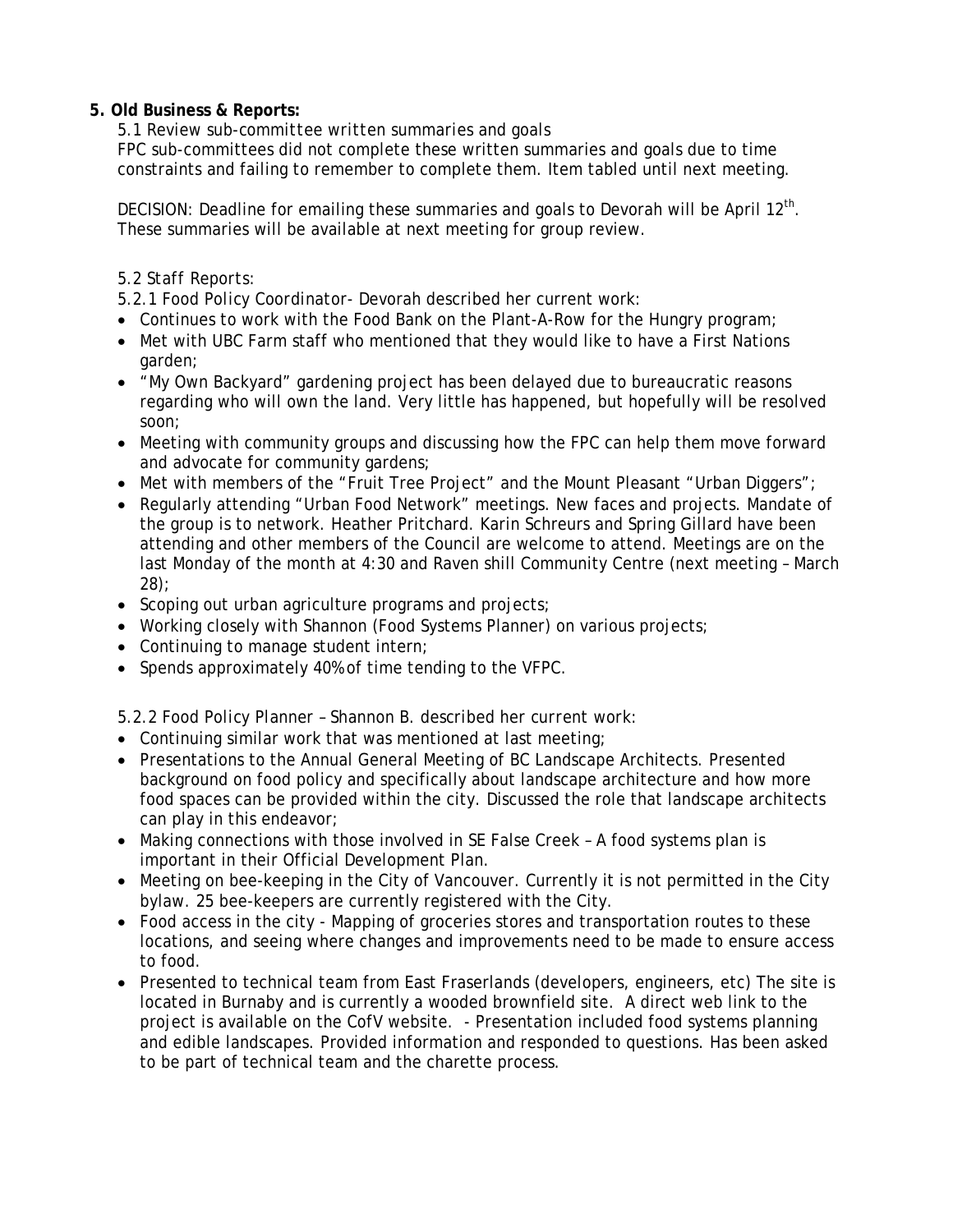Discussion around making links between the work of the FP Staff and the FPC followed: **DISCUSSION**: Barb S. suggested that at the next meeting there should be a 30min. discussion about how to make these links between the FP staff and the Council sub-committees - Objectives and goals should be mapped out in a more intentional manner. It was mentioned that as the objectives and goals are mapped out, it will all come together.

ACTION: Devorah will give notice of her and Shannon's public speaking engagements to allow FPC members to attend, given that these engagements are open to the public.

#### *5.3 Sub-Committee Reports:*

*5.3.1 - 5 min. "check-in" from sub-committees not presenting*  Purpose it to "check-in" how things are working within the committee, not what kind of work is being done. Mini-report be given even if the sub-committee presented a loner report at a previous meeting.

**Institutional Food Purchasing Policies** – no meetings since previous presentation, but members are communicating via email, and the work appears to be advancing. Work and activity is being supported by volunteers.

*Food Purchasing Polices* - Devorah suggested that since the Ethical Food Purchasing Policy has been passed, several purchasing staff are sensitive about the process, as they were not involved to their liking. Devorah suggested that FPC invite high-level staff involved in purchasing to attend a FPC meeting to do a presentation about purchasing processes in the CoV. This would help policies to be more easily accepted by staff. The purpose is to involve the staff in the decisions that are made.

ACTION: Issue was tabled and will be discussed at the next IFPP meeting.

**Food Waste** - The committee is active and working on what they would like volunteers to do. Actions have been identified and tasks have been assigned to committee members. Meeting was productive and they are in the process of reporting back to one another.

#### *5.3.2 - Food Charter*

Corrine E. – Handouts circulated. Provided an overview of Food Charters and the context of Food Charters as summarized from an article by Kenton Lobe. Food Charters are becoming a vehicle to engage citizens and communities to develop good food policies.

Carol C. – Handouts circulated. Examined six Food Charters from around Canada - how they are organized, and the key elements from each of the charters. Food security and food as a human right is common in all of the documents. Summarized her conversation with Kathleen Gibson from the Capital Regional District in Victoria BC about their approach to develop a Food Charter. Kathleen suggested that the committee should move forward, and it is not necessary to do additional grassroots work.

Barb – Overview of points from the article by Kenton Lobe – It is important to have community groups working on food charter recommendations. The Food Charter group raised questions for discussion with FPC regarding a Food Charter development process, timelines, funding, staff time, and consultants. Group will reconvene and then request presentation time for a later meeting.

(Hand-outs are attached as an Appendix to the minutes)